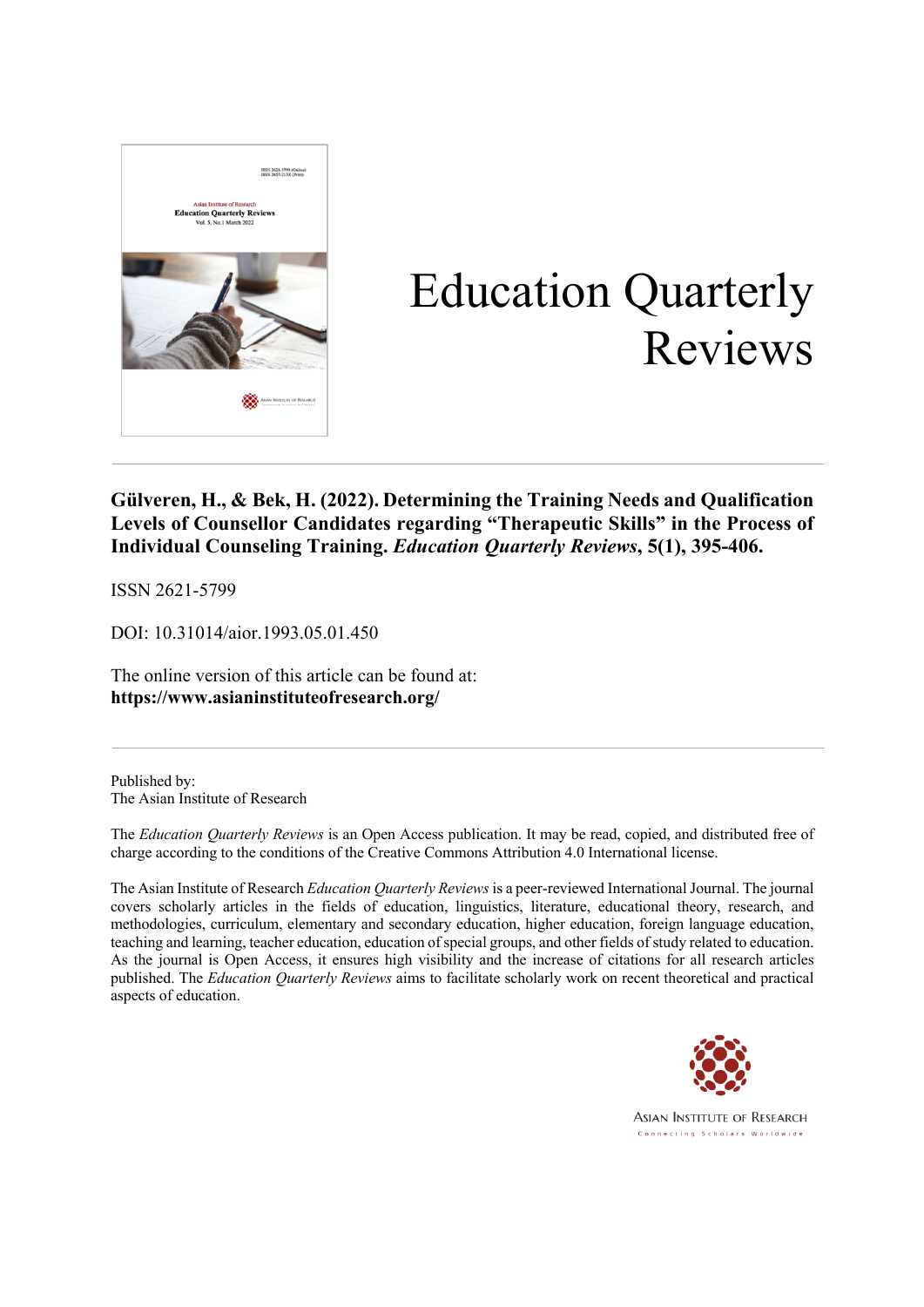

# Determining the Training Needs and Qualification Levels of Counsellor Candidates regarding "Therapeutic Skills" in the Process of Individual Counseling Training

Hakan Gülveren<sup>1</sup>, Hafiz Bek<sup>2</sup>

<sup>1</sup> Faculty of Education, Department of Curriculum and Instruction, Usak University, Usak, Turkey. ORCID ID: https://orcid.org/0000-0003-4513-9412

<sup>2</sup> Faculty of Education, Department of Guidance and Psychological Counseling, Usak University, Usak, Turkey. https://orcid.org/0000-0001-5310-3562

# **Abstract**

This study is aimed at determining the training needs and qualification levels of counseling candidates concerning invitation to speak, reflecting feelings, minimal encouragement, reflection of content, personalization, selfaddition, self-disclosure, summarization and confrontation skills during the psychological counseling process. In the present study, summative content analysis was used. 20 students (12 female, 8 male) who took Invidividual Counseling Course in the spring term of 2019- 2020 academic year constitute the study group. "Counselor Qualifications Evaluation Form" developed by Eryılmaz and Mutlu- Süral was employed to identify the qualifications regarding the skills. Supervision was observed to be sufficient in terms of developing the qualifications of minimal encouragement, reflection of content, reflecting feelings (except from counselor's prolonged speech), summarization and self- disclosure. On the contrary, it was seen that supervision was not sufficient in developing other qualifications as personalization, initiation to speak and self- addition and it was found that candidates needed training regarding confrontation skills.

**Keywords:** Therapeutic Skills, Individual Counseling, Qualification Level

# **1. Introduction**

It has been acknowledged that psychological counseling education in Turkey is mainly carried out at undergraduate level as well as master's and doctoral programs. In this regard, it can be said that Individual Counseling is a course for students studying at undergraduate level in the field of psychological counseling education through which they, for the first time, are able to put their psychological counseling skills and theoretical knowledge gained during their education into practice for clients to provide psychological assistance. Therefore, it has been thought that the training carried out within the scope of this course plays a pivotal role as the students gain the opportunity to acquire a real psychological counseling experience and take steps towards occupational self- concept of psychological counseling (Meydan, 2014).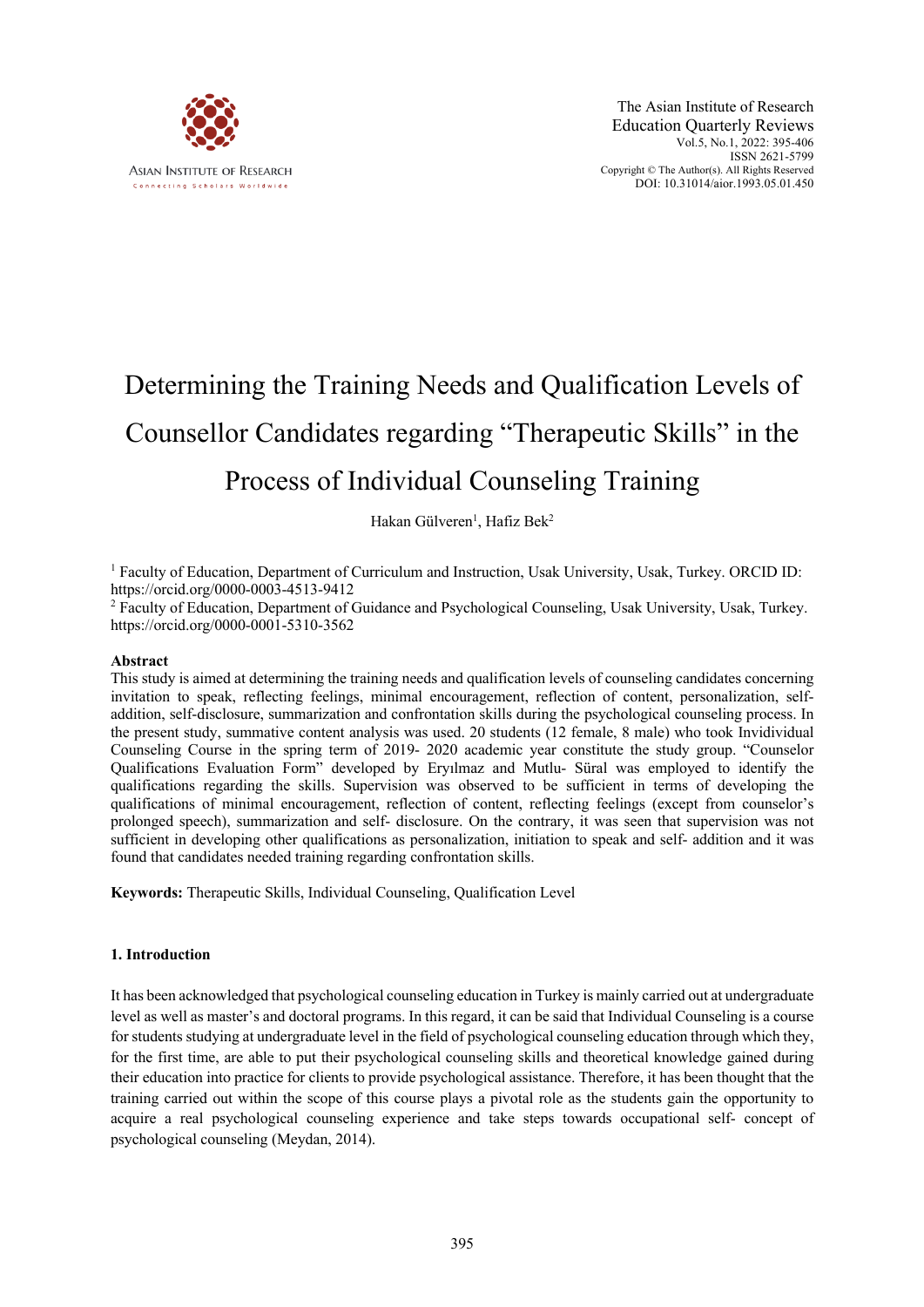On a national scale, it has been stated that, according to some researchers, it is not known how and what quality this training is provided to counseling candidates within the scope of Individual Counseling course (Aladağ and Kemer, 2016; Siviş, Çetinkaya and Karanmak, 2012). Büyükgöze and Kavas (2011) revealed the different practices regarding psychological counseling process among universities. In addition, Atik (2012) states that there is no standard set for the psychological counseling practices in Turkey and adds that this training do not become adequately widespread. Consequently, it has been seen that there are certain problems related to this field and prospective expectations of improvement.

It is possible to put forward that the problems within the context of the topics touched upon in the field of Individual Counseling are rooted in the problems related to the standards in our country as well as the ones arising from the nature of the profession. The difficulties faced by counselor candidates at the earlier levels of education are regarded as the necessity of their training. These difficulties may be fulfilling internship requirements, seeing a large number of clients, performing reading activities and doing homework (Howard et al., 2006). Furthermore, another challenge that counselor candidates encounter is that they are required to realize the old ways of psychological assistance- such as advising and seeking immediate solutions- are no longer functional and to try to acquire new skills as active listening and reflecting feelings (Ronnestad and Skovholt, 2003). Besides, the counselor candidates need to develop prepared and cautious attitudes in order to perform psychological counseling services properly. Psychological counsellor candidates should avoid taking unnecessary risks when trying to help their clients in a best way and making decisions on their own in relation to the client. The counselor candidates should be relaxed with the counseling process and make the client feel that the counseling process is under his/ her control. Since they do not completely know how and what to do due to lack of knowledge, skills and experience in general, high anxiety, self- critism and self- doubt and confrontation may be considered as the difficulties faced by earlier periods of the training (Woodside et al., 2007). In order to overcome these difficulties, the supervisors, instructors and lecturers are said to be the most effective individuals in psychological counseling education, as of the very first practices, for counselor candidates (Tanhan, 2018). It has been emphasized that as these critical difficulties experienced by counselor candidates are regarded as developmentally natural in the profession, those who are involved in psychological counseling education are able to overcome those challenges through the preventive approaches of supervisors or lecturers prior to the practices (Borders, 2016; Tarhan, 2018).

One of the fundamental prerequisites of effective psychological counseling assistance is that the person who provides psychological help is also an effective counselor (Hackney and Cormier 2005; Meydan, 2014). On the other hand, being an effective psychological counsellor may be possible by having certain theoretical knowledge and skills as well as supporting those knowledge and skills with psychological counseling practices (Gibson and Mitchell 2008; Meydan, 2014). As a result, it can be uttered that counselor candidates can only acquire such a fund of knowledge by completing an adequate and effective education.

Meydan (2014) highlights that psychological counseling skills consist of both verbal and non-verbal skills, and that their most basic function is to enable counselors to communicate with their clients. Accordingly, professionals who provide psychological assistance are required to have gained a number of acquisitions in order to be successful in the process of psychological help.

Therapy is the process of establishing a relationship and gaining trust between the counselor and the client. To facilitate this relationship, counselors need highly advanced therapeutic skills. Therapeutic skills are verbal and non- verbal ways to communicate with clients with the aim of creating an emotional environment in which a therapeutic bond (agreement) can be formed, maintained and safely terminated. This relationship is crucial to help clients discover how their life experiences affect their ways of being, and, if they want, to find new meanings and ways to relate to themselves, others and life (Ingram and Robson, 2018). As stated by Eryılmaz and Mutlu- Süral (2014), therapeutic skills include invitation to speak, reflecting feelings, minimal encouragement, reflection of content, personalization, self- addition, self-disclosure, summarization, confrontation and structuring.

One of the main assumptions of curriculum development is that a robust curriculum should be based on students' needs analysis. The processes used to gather information regarding students' needs are known as needs analysis (Richards, 2001). Need recognition is a series of systematic processes determined for the purpose of identifying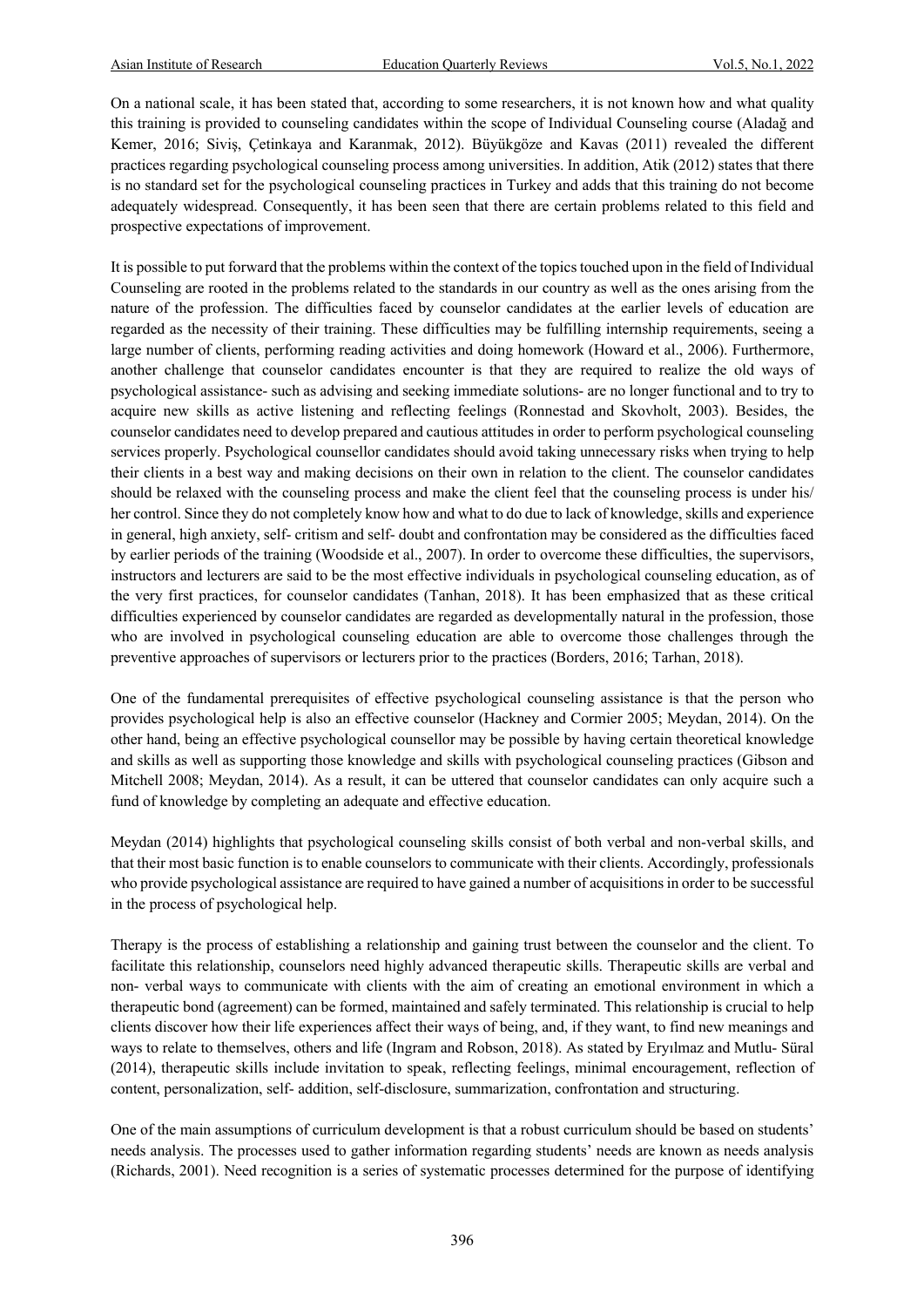needs, making decisions and setting principles about the curriculum or dividing corporate development and resources (Witkin and Altschuld, 1995). However, needs assessment is used to address the majority of areas of educational programing and student development (such as academic, emotional, social, professional, aesthetical, physical and moral) at local, state, regional and national levels. Needs assessment is a process that can be utilized for a number of different purposes, such as helping planning, identifying and diagnosing problems, and helping assess the merit and value of another program or effort (Stufflebeam et al., 1985). Needs refer to the difference between what the current situation is and what it should be (Sönmez et al., 2019). The difference between expected competencies and performance of the counselor candidates may give an idea about their educational needs while designing a curriculum concerning individual counseling skills of counselor candidates. The curriculum to be developed based on this knowledge may facilitate acquiring expected competencies and guide the development of individual counseling education curricula.

The current study is designed to determine the training needs and qualification levels of counselor candidates concerning 'therapeutic skills' in the process of individual counseling. This study aims to examine candidates' training needs and qualification levels towards invitation to speak, reflecting feelings, minimal encouragement, reflection of content, personalization, self- addition, self-disclosure, summarization and confrontation skills. Through this study, it was attempted to determine the frequency and competency levels of the therapeutic skills, constituting psychological counseling process, exhibited by counseling candidates over time. In addition, their training needs regarding individual counseling competencies were tried to be revealed. Therefore, it is thought that the training needs and qualification levels in the field revealed in the present study may contribute to the educational quality in psychological counseling field.

# **2. Method**

Qualitative data analysis is a process in which researcher organizes the data, divides it into units, synthesizes, reveals patterns, explores significant variables and decides what information to include in his/ her report (Bogdan and Biklen, 1992; Walcott, 1994). Since the main purpose of this study is to determine what supervisory skills shown by candidates are, at what level they are able to perform these skills and what are their needs in the 'Individual Counseling' course, the qualitative approach was adopted in the current study.

In the study, the recordings of 8 sessions carried out by counseling candidates who participated in the study were obtained. Through these records, the therapeutic skills of counseling candidates were investigated based on "Counselor Qualifications Evaluation Form" and research data were collected by marking 'Yes' if the candidate showed a behaviour concerning the related skill and 'No' if s/he did not. If the candidate exhibited a behaviour related to one of the therapeutic skills in a session, it was considered sufficient for the relevant session; however, it was not examined how many times s/he repeated this skill in the same session. It was investigated that the level of use of therapeutic skills, in other words, whether the candidates are able to use the skills at expected quality in the relevant session. For this reason, content analysis, which is one of the qualitative research methods, was included in the study. As content analysis, summative content analysis was used. In a study that employed summative content analysis, the first step is to identify and measure specific words or content in the text in order to comprehend the textual use of the words or content. This quantification is not an attempt to grasp meaning; rather, to explore usage. Beyond the count of words or appropriate sentences is the interpretation of the content. In this regard, the main focus is on exploring the meanings underlying the words or content (Hsieh and Shanon, 2005). Content analysis, which is one of the qualitative research methods, was used in this study, the main purpose of whose is to determine the training needs and qualification levels of counselor candidates concerning 'therapeutic skills' in the process of individual counseling. Content analysis is mainly based on the analysis of written and visual data. In the content analysis, categories related to the research subject are generated and then, words and sentences are assigned to these categories in accordance with the data obtained from the candidates examined and, finally, counting are performed (Silverman, 2001).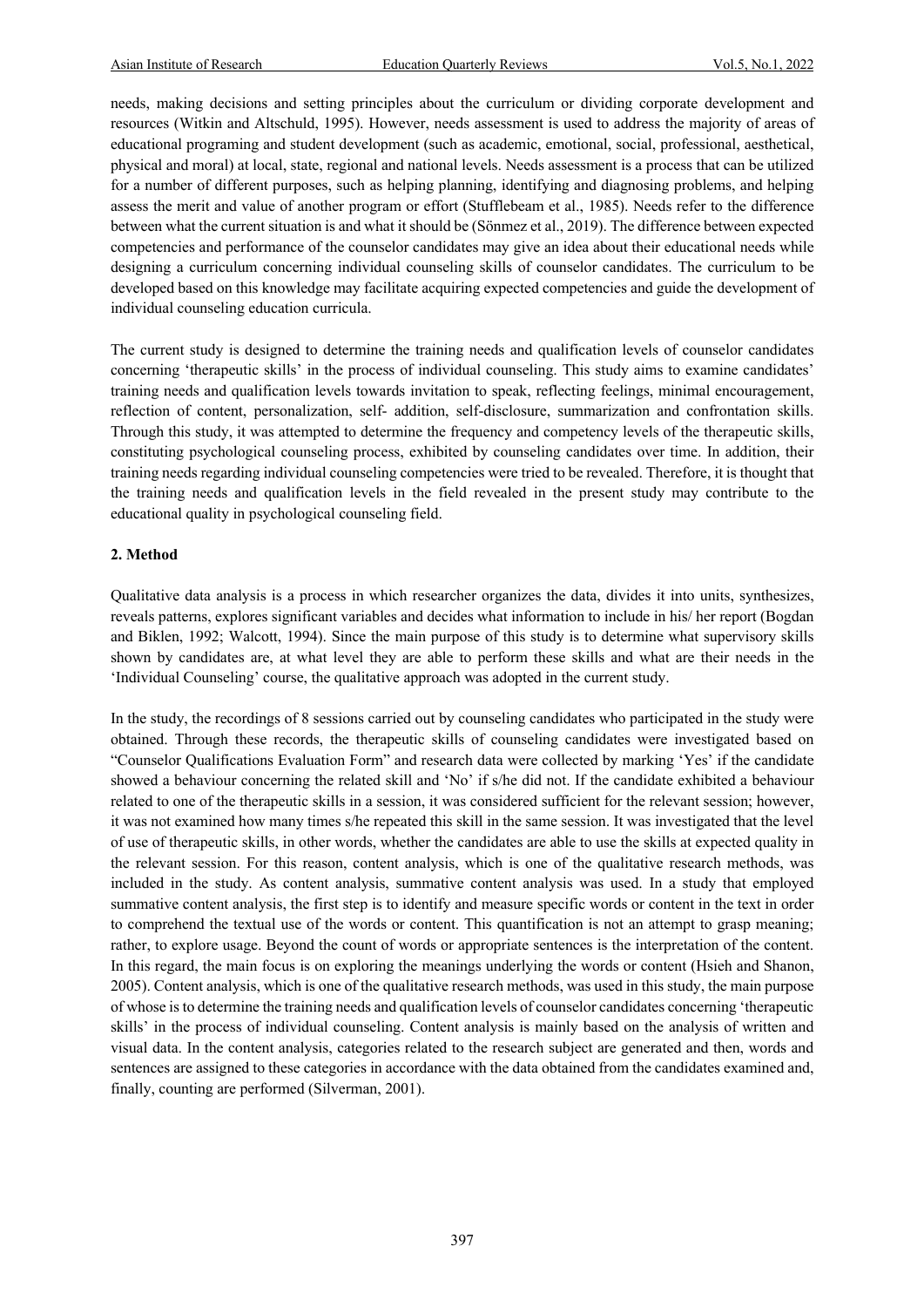# *2.1. Population and Sample of the Study*

20 students (12 female, 8 male) who took Individual Counseling Course in the spring term of 2019- 2020 academic year constitute the study group.

# *2.2. Data Collection Instruments*

Within the scope of Individual Counseling Course, candidates were requested to perform eight sessions and audio recording were asked for each of the sessions. The candidates were, then, asked to decode the recordings. Based on approximately 120 hours of recordings, candidates' training needs and qualification levels were investigated according to the identified categories. Since these qualifications require to be examined in terms of certain criteria and categories, "Counselor Qualifications Evaluation Form" developed for use in "Developmental Comprehensive Supervision Model" developed by Eryılmaz and Mutlu- Süral (2014) was employed. The form includes four main sections and sub- sections as *structuring* (duration, process, objective), *therapeutic conditions* (concreteness, transparency, empathy, here and now, respect), *therapeutic skills* (invitation to speak, reflecting feelings, minimal encouragement, reflection of content, personalization, self- addition, self- disclosure, summarization and confrontation skills) and *managing therapeutic process* (managing the client, managing self and managing the counseling process). As the current study centred upon therapeutics skills, only the skills under this title were examined. If the candidate exhibited the behaviour included in the form, 'Yes' option was marked and it s/he did not, 'No' option was marked. For instance, if the candidate asked a question related to invitation to speak skill, then 'Yes' option was marked and the question or statement used by her/ him was noted under the 'invitation to speak' category. Following, the suitability of the question or statement in terms of the purpose of use was evaluated and the counsellor candidates' training needs and qualification levels in terms of the related skill were decided.

With the aim of ensuring the confidentiality of the participants, codes ranging from C1 to C-20 were used instead of their names. The current study was actually based on recordings of the sessions. However, from time to time, either group interviews or client- supervisor interviews were conducted to have a better understanding on the behaviours of counselor candidates.

# **3. Findings**

This section covers the findings regarding the skills of invitation to speak, reflecting feelings, minimal encouragement, reflection of content, personalization, self- addition, self- disclosure, summarization and confrontation.

# *3.1. Findings regarding Minimal Encouragement Skill*

Minimal encouragement is the responses by counselors to encourage their clients to explain more about themselves and their problems. According to the transcription of the recordings carried out in 8 sessions of 20 counselor candidates, it was determined that the candidates fulfilled this skill at expected qualification at the end of the supervision performed after the sessions. It was revealed that, during counseling process, candidates were able to encourage the clients to speak by asking questions consisting of "himm," "yes" or one word or by repeating the keywords that represent the main idea in the client's statements. In one of the interviews conducted by C7, s/he was revealed to use this skill as follows:

**Client:** *I said I was going to be a teacher. But I went there so ignorant.* **C-7:** *I see. Client: My teacher said never mind. My father said to my teacher s/he knew the best. He told me he knew the best. I mean, I went there without knowing anything.*  **C-7:** *So, you didn't know anything about it?* **Client:** *Exactly. Without knowing anything, I just whaled into it.*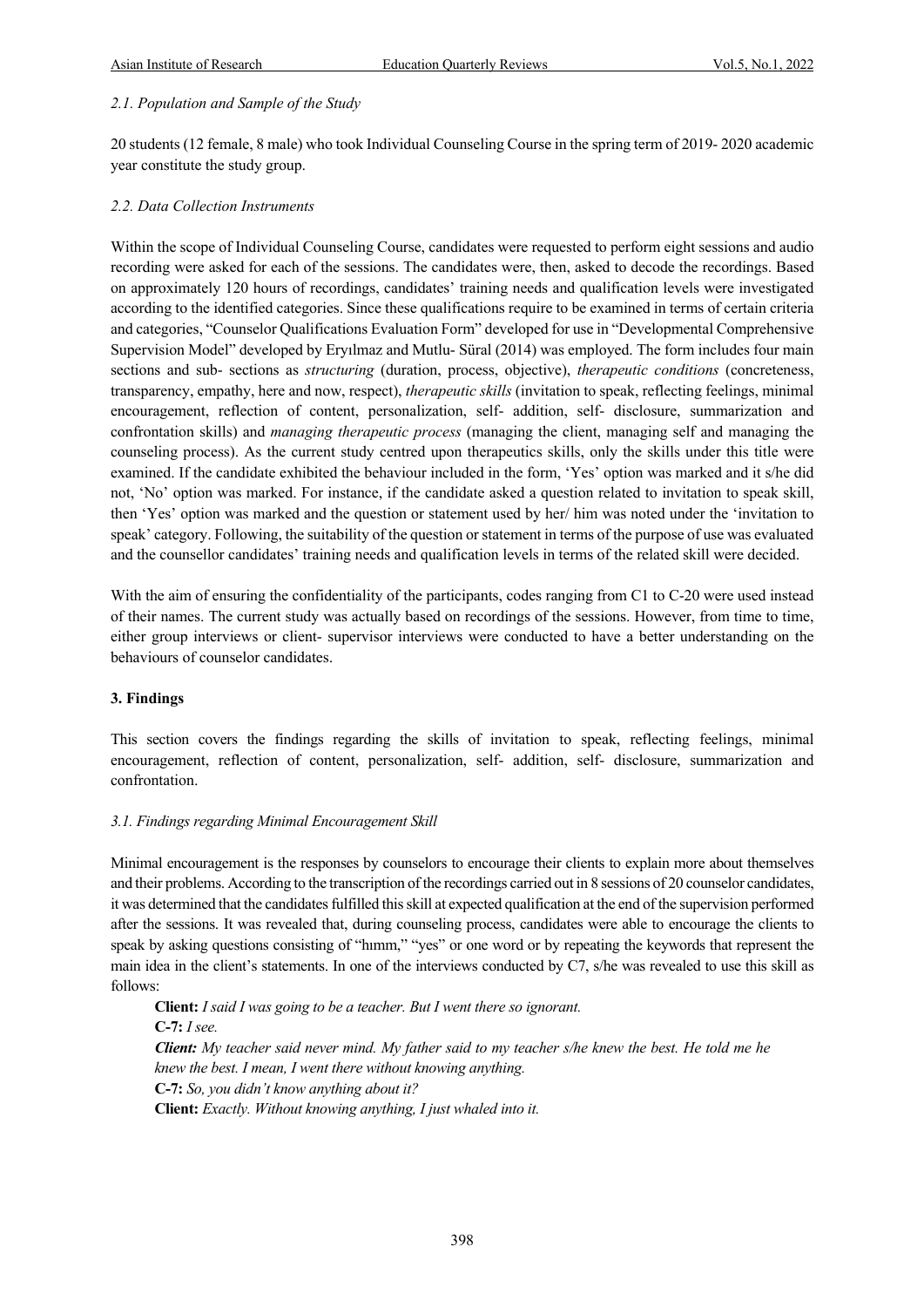As seen in this sample, the counselor candidate appropriately uses minimal encouragement skill and carries forward the counseling process and generates the suitable environment for the client to encourage her/ him to speak more about herself/ himself.

It was found that the common mistakes made by candidates regarding "minimal encouragement" skill were that they used the phrases such as 'I see, Hı Hı!, Yes' and 'Alright' very often and did not use expressions or other therapeutic skills that would contribute to the process and help themselves understand the client and enable the client to express her/ his feelings and thoughts. Nevertheless, it was determined that as the sessions continued, the number of mistakes were observed to decrease; especially after the sixth session, there were no unnecessary uses encountered.

# *3.2. Findings regarding Reflection of Content Skill*

The reflection of content is to clarify the client's statements in terms of content, and to reconvey his/ her statements by summarizing them in different words without affecting the content. The main purpose of this skill is to check whether the client's thoughts are correctly understood by the counselor, to make the client's thoughts more explicitly expresses and to ensure the client's thoughts to be understood. According to the content analysis, it was seen that this skill is the one that the candidates were the most competent. It was determined that nearly none of 20 candidates used it incorrectly. A sample of correct use is as follows:

**Client:** *One of the first things is to feel incomplete about certain things like this. Then comes the idea that I can't do anything on the test. And then there is forgetfulness during the exam, which is probably related to anxiety. This affects stress level a lot. And the attitudes of the teachers in the classroom may be related to the increasing level of stress.* 

**C-12:** *You think you're going to fail the test you feel incomplete, and the teachers' behaviours increases your anxiety level.* 

**Client:** *Yes, that's exactly what it is. In fact, I could deal with them all if I could tell them apart.* 

As this sample shows, the counselor candidate correctly used reflection of content skill. The fact that the client says *'Yes, that's exactly what is it is'* is an indication that the candidate has used the reflection of content skill correctly. Similarly, other candidates were found to effectively use this skill. On the contrary, although it was not common, when the recordings were examined, the mistake identified was that the candidates asked close- ended questions such as *"Do they have the same feelings as you?"* **(C- 10)**, *"Are you angry with your flatmates?"* **(C- 6)** and *"Are you thinking of leaving the department you're studying?"* **(C- 17)**. These mistakes, in particular, were observed during the very first sessions; however, it was determined that this skill was fully fulfilled after the supervision. *It may be concluded that the candidates' performances on the reflection of content skill are an indication that there is no training needed towards this skill.*

# **3. Findings regarding Personalization Skill**

Personalization is of importance in the counseling process in order for client to clarify the purpose of his/ her having psychological counseling by discovering herself/ himself and to ensure that the client owns the existing problem to properly resolve the problem. When this skill is not used, the purpose may be prevented from clarifying and, therefore, the solution may not be developed. The analyses revealed that the personalization skill was not frequently used. It was found that counselor candidates used reflection of content skill in the sessions that stated that 'we used.'

*Client: My roommate. She's the problem. She's an untidy, sloppy and messy person who doesn't put the things in their place. She doesn't hang her clothes neatly in her closet, put her books in her bookcase and, then, she asks us. I'm overwhelmed. I can't stand that anymore. C-15: This mess, Aslı's mess, bothers you. Client: Exactly. C-15: To be organized is important for you. You can't stand untidiness. It makes you angry to have an untidy space in the same house even if you are staying in separate rooms.*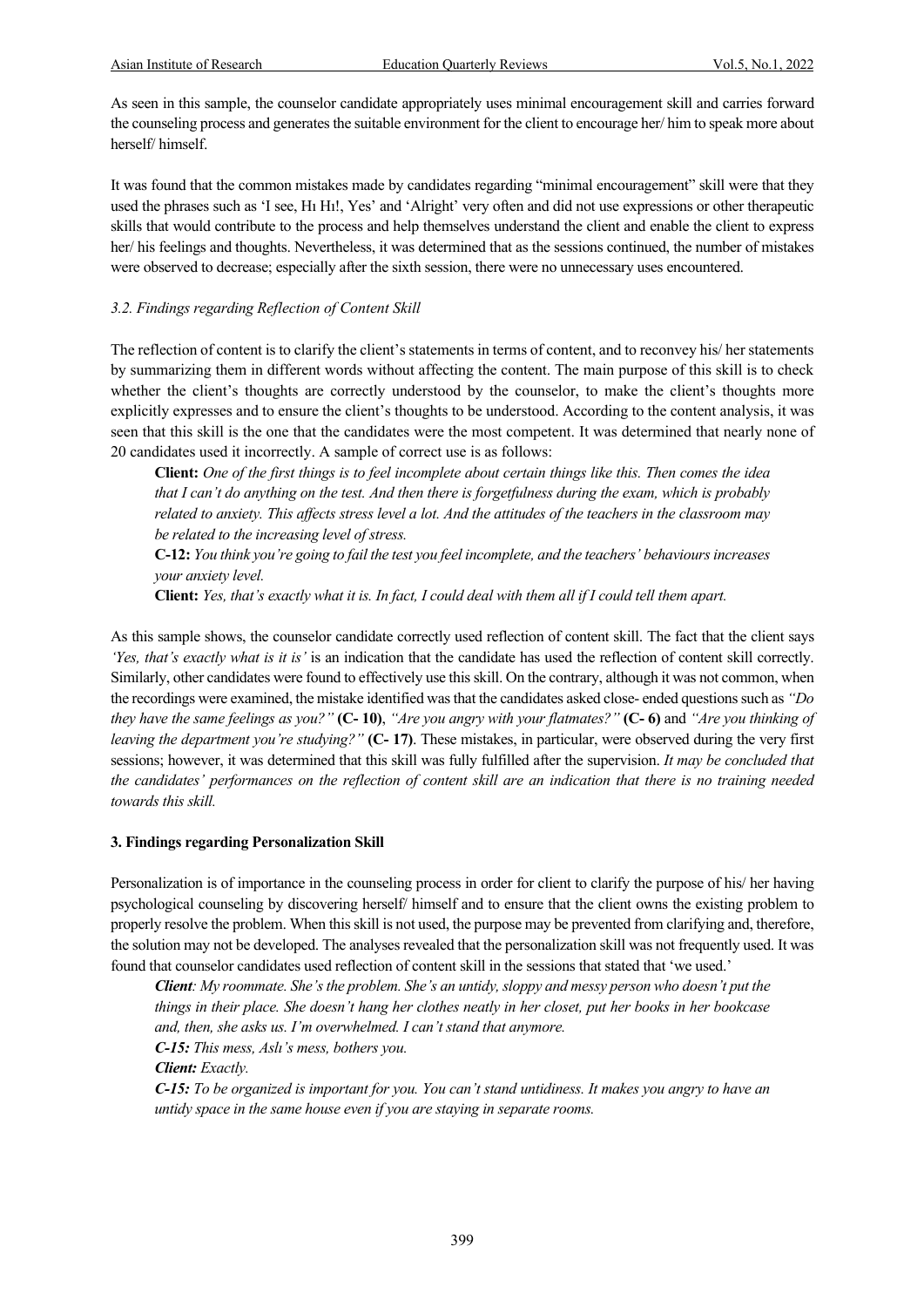It was determined that C-15 used the personalization skill correctly during the counseling process, allowing a clear understanding of the problem by the client. C-15 was observed to attempt to help the client understand the real problem by using reflection of content skills.

At the end of supervision process, it was seen that the counselor candidates were not able to administer the personalization skill at expected level of competence. A sample of this was given below:

*Client: When I graduate, I want to start my master's degree right away, but I don't have a job. I had better get a job first. Then, I'm thinking of applying for a master's degree. But this time, there is military service. If I work, I have to go to the army, so I give up the idea of having master's degree. If I did a master's degree, military service would be deferred as I was a student, but this time it would be difficult for me to have a career. I'm so confused.* 

*C-20: You think a master's degree will help defer military service, but it will prevent you from getting a job?*

In the sample above, the candidate attempted to use personalization skill. However, s/ he exhibited a behaviour that was not suitable for personalization skill by converting the client's statements into a question. Instead, it would be right to use such a statement as *"You can't decide what to do because you think that doing a master's degree will help defer military service but will also hinder you to get a job"* for personalization skill. As a result, it may be concluded that candidates need training towards personalization skill.

# **4. Findings regarding Reflecting Feelings Skill**

Reflecting feelings skill is related to clarifying the client's feelings. This skill is used to clarify the client's feelings and to check whether the counselor perceives his/ her feelings correctly. Reflecting feelings skill is the determination and transmission of the feelings about the problems of the clients that they have difficulty in identifying. It is important to determine the client's feelings related to his/ her problem properly in order to have a positive impact on the communication between the counselor and the client. The counselor candidates were found to be able to use this skill by accurately determining what the clients felt during the counseling process. The conversation below may be given as a sample:

*Client: I'm home and crying. I'm already very affected from this. C-7: Alright, you got on the board in class. Did you get any feedback from your classmates in this process, any reaction to you, etc? Client: They laughed. C-7: And that made you sadder.*

Although reflection feelings skill was generally used correctly, certain counselor candidates were not able to use this skill required by the psychological process correctly as in C-15.

*Client: I was in the certification program as usual at the weekend. I'm in the same place seven days a week. If you can't reach me you know that I'm at school. And in class, as a matter of fact, this week was good and so were the subjects. There was nothing to me off. On the contrary, good things happened. For example, the subjects were really nice when we discussed nice things as love poems. C-15: It's been a very emotional week for you.*

In the sample above, the fact that the candidate summarized the client's experiences in a general sense without fully reflecting his/ her experiences prevents him/ her from noticing the intensity of his/ her feelings. In this respect, the candidate was not able to use the reflecting feelings skill correctly and appropriately. It was determined that candidates had difficulty in determining reflecting feelings, particularly in long speeches of the client.

# **5. Findings regarding Summarization Skill**

The summarization skill is an important skill that facilitates two-way communication to occur, helps the clients to ease and contributes to the solution of the problem gradually in the psychological counseling process. According to Voltan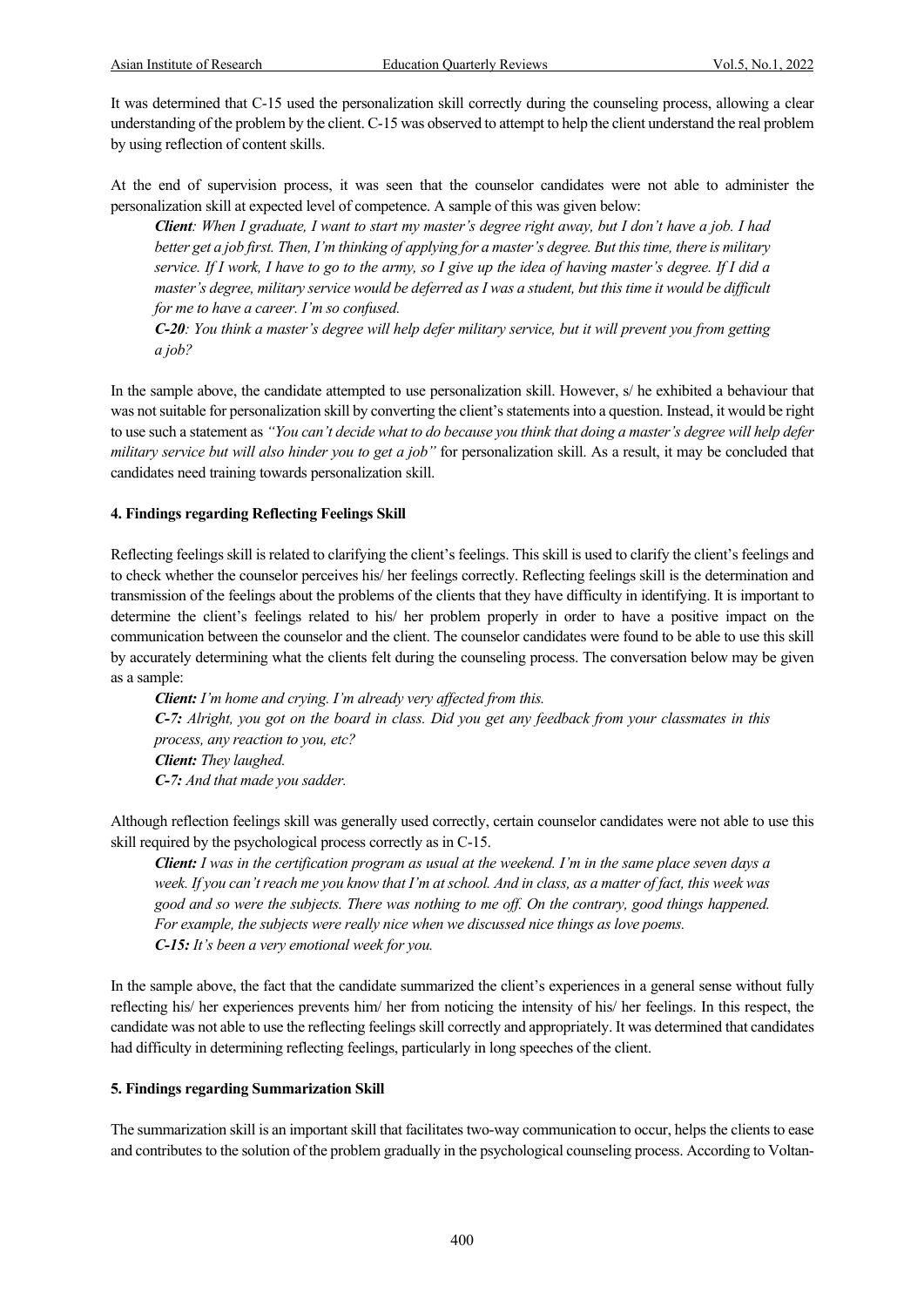Acar (2020), this skill refers to summarizing a certain part or whole of the consultation process by using it in company with feelings or content reflection. It was determined that the candidates were able to use summarization skill correctly.

*C-5: …We talked about identity confusion last week. You said you were confusing your roles and when I first asked when this happened, it actually started this year. Because I was a student for 20 years. I haven't adapted since I started business life. I'm going to <i>Izmir, I'm still my mother's daughter and still young but I'm coming here. You said you had to be mature and it was tiring to be caught in the way of it… In fact, it's affecting your life. You mentioned it was a little negative. Last week, you went to İzmir and you said that it was good for you.*

*C-9: Now, to sum up, you think that you should never make mistakes, because your mother especially wants you to do. You're afraid of making mistakes, but you're making the mistakes that you don't do by losing control as you are trying not to make mistakes. And it makes you extremely uncomfortable.* 

Summarization also refers to the confirmation from the points of view of both parties that the process continues in a correct way. It contributes to the process to continue properly and to achieve the desired outcomes. It was observed that the candidates were able to use this skill effectively during 8- session- counseling process.

# **6. Findings regarding Invitation to Speak Skill**

The purpose of invitation to speak skill is to be able to understand the feelings, thoughts and experiences of the clients directly or indirectly related to the problem. It is a skill that the counselor requires to use effectively in order for the client to express herself/ himself better. According to the examination of recordings, the counselor candidates used this skill through open- ended questions.

*Client: Anger is reflected in daily life. When I get up this morning, it raises questions about whether I should go to the class or not. I'm more withdrawn when I talk to people. It affects my circle of friends. Maybe I know someone less that I can know better. Our relationship is not so close although we can have a close relationship. We can say that it affects my home, friends, my classes and everything in my daily life.* 

*C-20: Anxiety, anger, do you think they affect your daily life and relations with other people? Client: Yes.* 

*C-20: So, this anxiety affects your relations physically. Can you explain a little bit how these will affect you in the future?* 

As seen in the example above, the candidate attempted to provide a clear understanding of what is the main situation affecting the quality of life of the client. Moreover, the candidate also attempted to demonstrate the importance of the situation for the client by asking open- ended questions.

It was shown that the counselor candidates were able to use invitation to speak skill successfully. However, in certain sessions, it was observed that this skill was not used when it was required to be used.

*Client: For example, I had a friend from secondary school. We were very close to each other those times. It was a boy. He wasn't very good with the girls. We were just friends and already talking. Then, at the high school, last summer, or maybe not last summer, but the summer before because we were at the high school. He texted me, and we started talking. I speak as if I am talking with an ordinary friend because he's just my friend. I don't see him in a different way. But he said that he loved me, sometimes he told me such nice words, compliments that I've never heard before. And if a man is overcomplimenting to you, you shouldn't trust him. I didn't trust, either. After that, we talked for about a month or two. Even though I said I didn't trust him, I inevitably got used to those words and compliments, and, after a while, I start to feel normal. You're starting to feel confident even if you don't say it orally. Then, he suddenly stopped talking and I found out that he was talking to another girl. I felt so bad. I mean, you don't normally love him, so why does a person cry. I felt myself cheated. It was so*  bad. It's been two years since then and I haven't talked to anyone. I mean as a boyfriend. **C-13:** *Okay, I see.*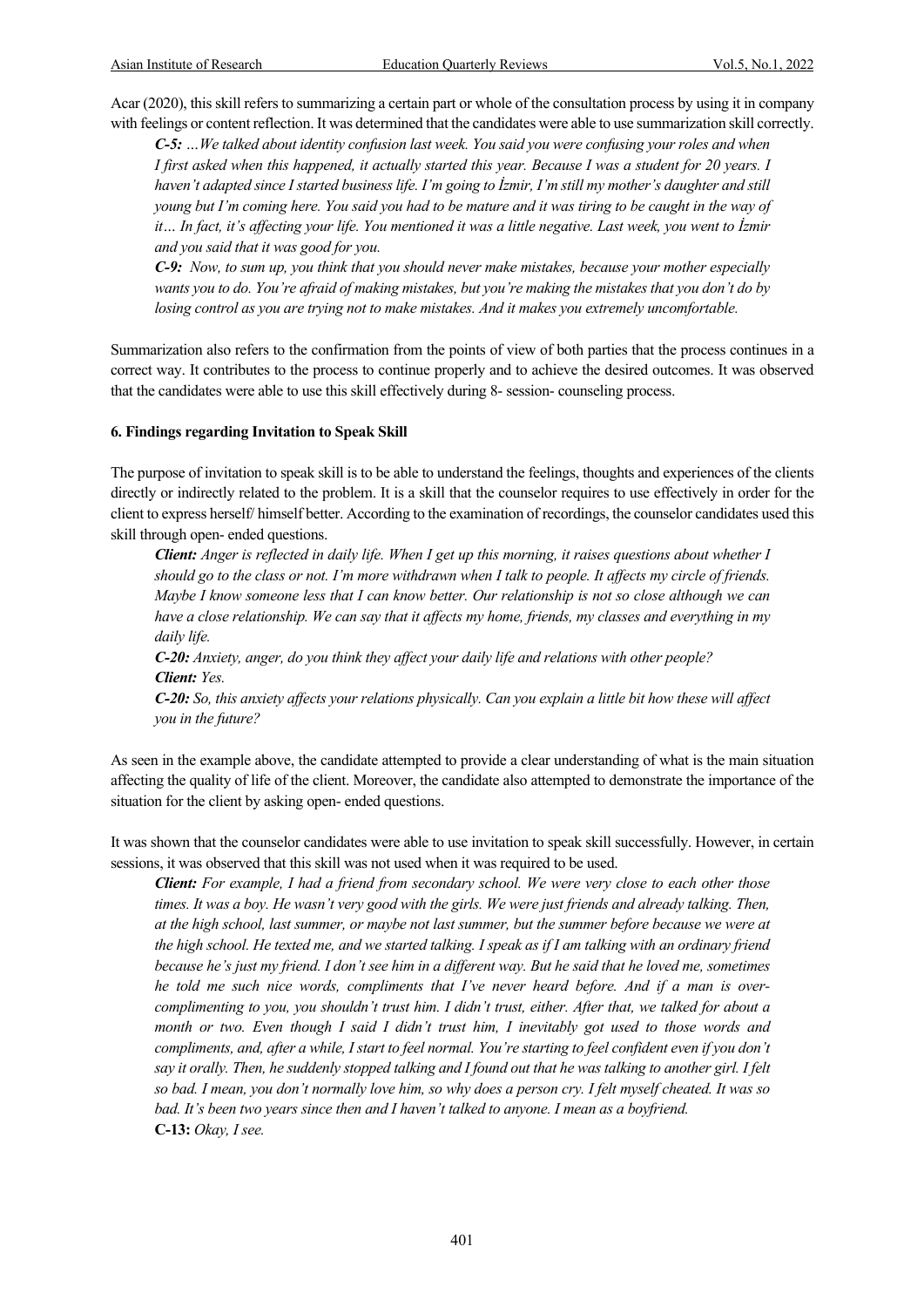In this example, the fact that the candidate says "Okay, I see" may not contribute to the client to see the problem, to discover herself. In addition, it may also affect the counseling process adversely. Instead, it would be appropriate for the candidate to deepen and make the problem more pronounced by asking open- ended questions such as *"How has your situation with just one person affected your sense of trust in other people?"*

While asking open- ended questions to fulfill the invitation to speak skill, it was determined that the counselor candidate asked questions in order to satisfy his/ her own curiosity in two sessions. The situation in one of the sessions is presented below:

*Client***:** *I have siblings in my family who study like me but I couldn't get used to the school. Some nights, I wake up crying in the dorm. My friends are always there for me, I thank them. There are friends who smoke, sometimes they smoke in front of the window in the room. That smell when the match burns reminds me of my father, I feel like crying and running away, going home. I don't want to be there.*  **C-13:** *How many brothers or sisters are you? Client: Two brothers, three sisters. There's a lot of us.* **C-13:** *How do your friends help you, what do they do?*

In invitation to speak skill, counselor candidates were observed to use such a phrase as "I see" often. However, in certain sessions, when this phrase is used repeatedly, it does not contribute to the counseling process.

# **7. Findings regarding Self- Addition Skill**

In the psychological counseling process, the counselor's participation in the positive or negative feelings of the client and in his/ her opinion and the client's ability to show his/ her own reaction is called as self- addition. The key point in using this skill is to clarify the problem of the client, to approve his/ her correct behaviours towards the solution of the problem and to encourage the client to act. In this respect, it is one of the important skills of the psychological counseling process.

In the 160 sessions examined, it was determined that self- addition skill was used correctly. One of the examples where this skill was used correctly is as follows:

*Client***:** *I'm yelling at him. I'm calling him. I'm hitting him when it's time. If he understood at once, it's best to solve by talking to him.*  **C-17:** *Yes, it's best to talk it out. Any other approach might make him more vicious. And now that he's a teenager, he can do the things he wouldn't do.* 

As seen in this example, the candidate agrees that the solution of the client is the right method. The candidate explains what the client may face if this method is used.

In the recordings investigated, it was determined that self- addition skill appeared in the form of reflection of feelings and content and that the candidates were not able to use this skill sufficiently.

*Client***:** *Studying in Uşak… there's nothing here, there's nothing to do.* 

*C-16: You don't feel free!* 

*Client: The teacher and I didn't hit it off. I'll be so relieved if I know what to do. If another teacher gives the same class, I'll take it. I'll even take the class next year again. There's one lecturer in the department so it doesn't matter! I don't know how to fix my relationship with my teacher or whether I should do this or not.*  **C-10:** *You're doubtful about what to do, you're having conflicting feelings. I had a similar problem I was at the university.* 

In the supervision process with the counselor candidates, it was determined that the candidates did not fully understand the self- addition skill. *As a result of the supervision, this skill was used by nine candidates at the desired quality in the following sessions; however, the remaining candidates were not able to use this skill sufficiently.*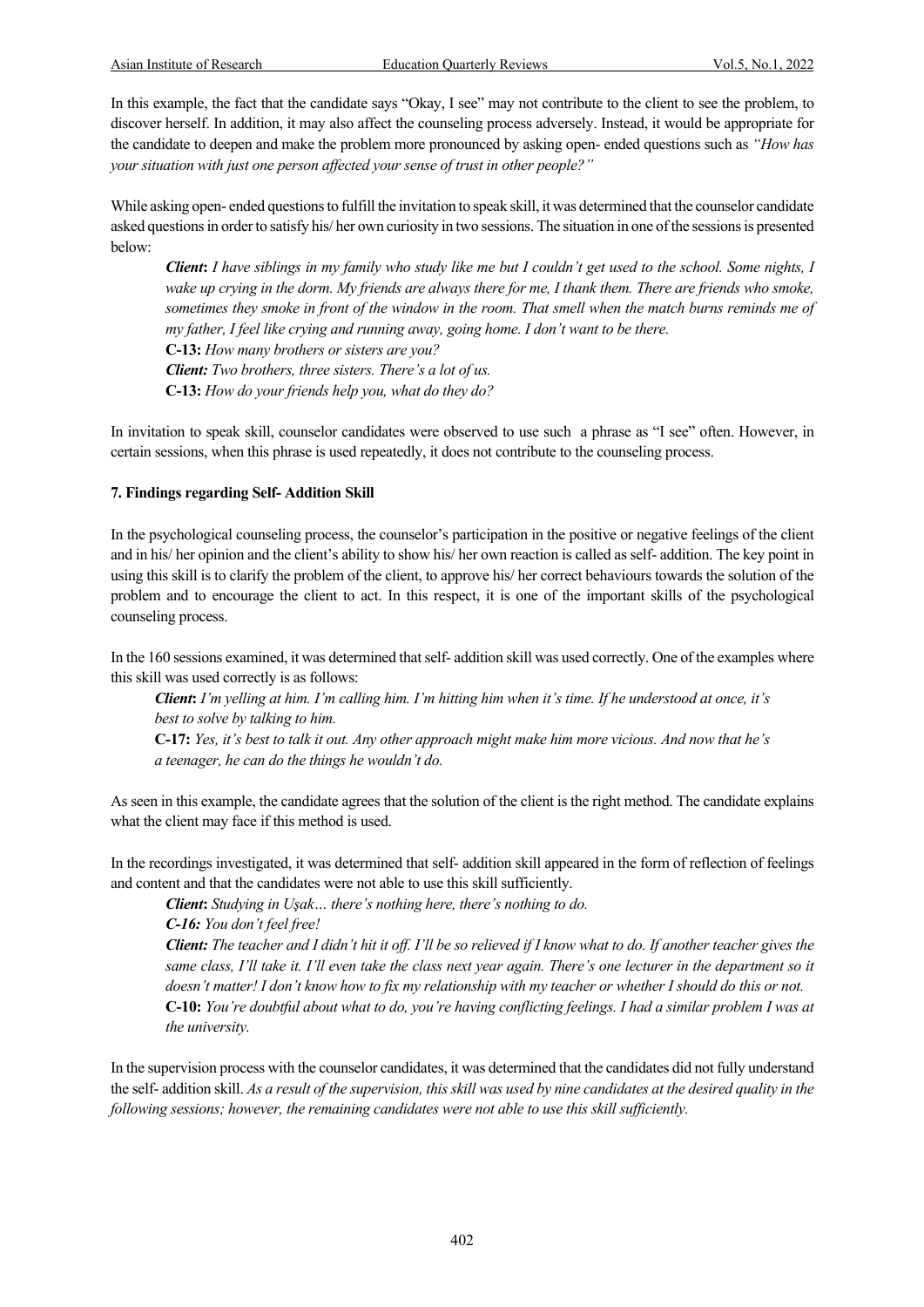# **8. Findings regarding Self- Disclosure Skill**

Self- disclosure skill refers to the counselor's talking about his/ her own life and feelings related to the client's problem. In other words, the counselor shares his/ her own feelings and thoughts about the client's problem with the client. This skill is of importance in that it helps the client understand and solve the problem. When the recordings obtained from the sessions were examined, it was found that the counselor candidates were able to use this skill properly and appropriately.

*Client***:** *Talking before a crowd makes me so nervous, I feel sewat coming out of the middle of my back. I don't know why this is happening. Actually, I'm prepared for the subject I'm talking about, but when I'm in front of people, I'm cut off. I feel like I'm going to say something that's irrelevant. I'm stuck. C-8: Actually, I had a similar experience in high school. And I was thinking "I'd rather do a heavy work, I mean physically, than talk in front of a crowd."*

As in the example above, the candidate continues the psychological assistance process with an example from his/ her own life to make the client feel better. Although not often, it was determined that the candidates disclosure themselves in a way that does not contribute to the counseling process.

*Client***:** *You know, the dorm is crowded. If you tried to work in the room, you wouldn't be able to work. There's a study room, and people would talk while studying there. You can't work. C-11: Noise bothers you, I can't work in a noisy environment, either.*

*Client: No, the noise doesn't bother me too much, but the crowd distracts me. When everyone's dealing with other things, it's just the curiosity about what's s/he doing, what other people are doing.* 

The candidate disclosures himself/ herself without completely understanding the problem. It might have been more effective if s/he had used self- disclosure skill after understanding the problem through invitation to speak skill.

# **9. Findings regarding Confrontation Skill**

Confrontation is when the counselor fulfills the empathy condition and reveals the inconsistencies s/ he observes. It is, in other words, a skill used to express the contradictions of the client regarding the problem in the counseling process (Eryılmaz and Mutlu-Süral, 2014). Using this skill, the counselor attempts to contribute to the solution of the problem by enabling the clients to be aware of their feelings, thoughts and behaviours by focusing on the discrepancies among them. When the recordings were examined, it was found that candidates did not use this skill.

# **10. Result and Discussion**

This study is aimed at determining the training needs and qualification levels of counseling candidates concerning invitation to speak, reflecting feelings, minimal encouragement, reflection of content, personalization, selfaddition, self- disclosure, summarization and confrontation skills during the psychological counseling process. It was determined in the current study that the counselor candidates were not able to use the skills of personalization, self- addition, self-disclosure, summarization and confrontation at desired levels. The supervision activities carried out were not sufficient for the candidates to fully acquire these skills.

Although not often, candidates were observed to affect counseling process adversely by asking unnecessary questions in terms of invitation to speak skill among therapeutic skills. Furthermore, by over-using such patterns as "yes, I see," they caused them to lose their effectiveness and meaning. Ivey el al. (2006) describe the question as an open invitation. However, questions are often perceived as intrusive by clients, in spite of they are seemingly harmless (Cormier, 2016).

Through the supervision conducted in the current study, it was attempted to prevent the candidate from asking unnecessary questions. Nevertheless, the candidates continue making this mistake due to their lack of experience. Candidates need to be shown what open-ended and close-ended questions are and where they should use them.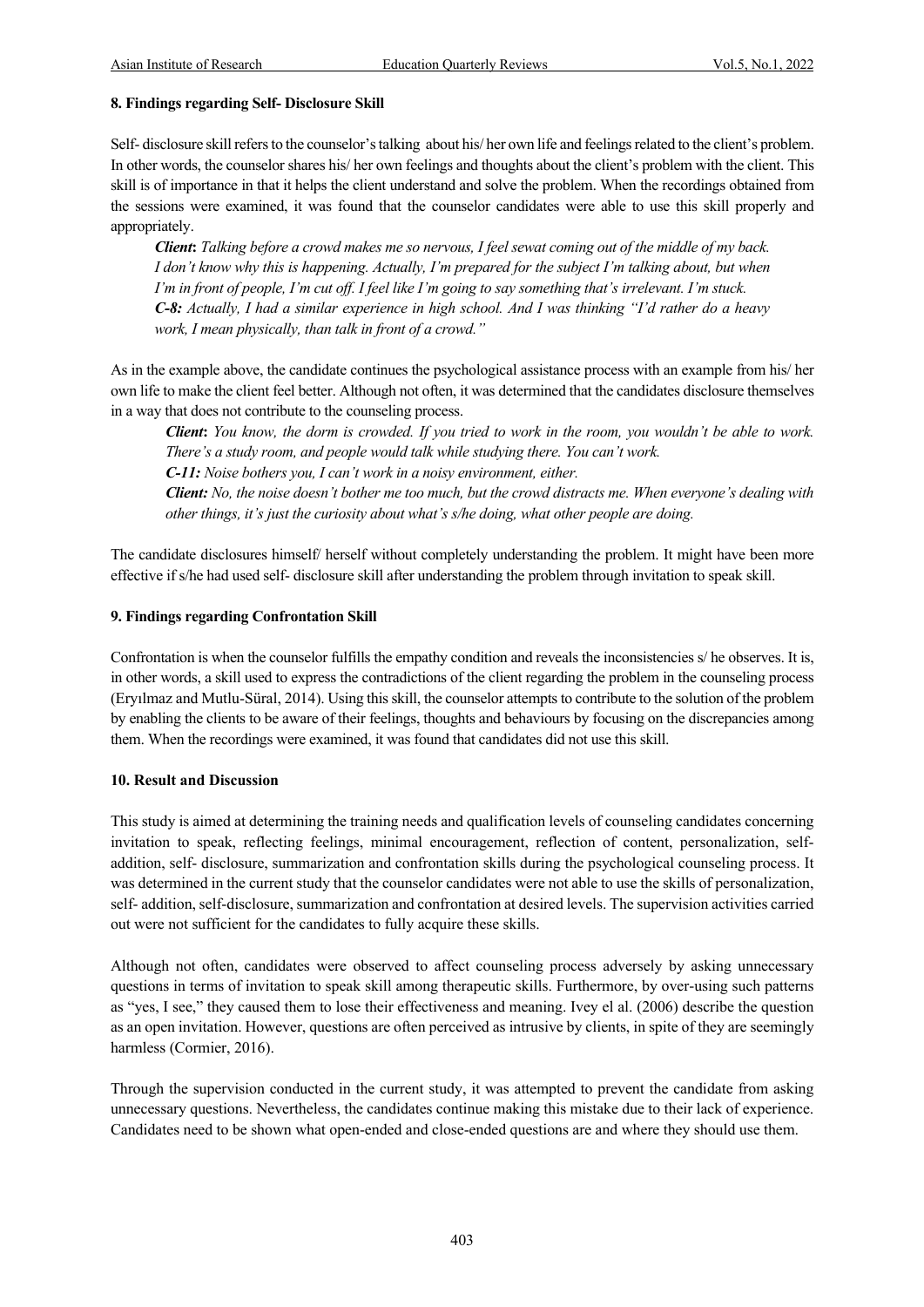Carkhuff (2008) stated that personalization skill is the most challenging interpersonal skill to learn and apply. It can be said that it may not be easy for the counselor candidates to gain this skill with their applications consisting of eight sessions in the study. For a high-level personalization skill, a counselor candidate requires to understand the client's problems, objectives, feelings and to catch the deficits; however, for a low-level personalization skill, s/he requires to accurately report the meaning of what the client says (Bernard & Goodyear: 2019). In this regard, it may be concluded that the counselor candidates need more practice and supervision for a high-level personalization skill. It may be asserted that personalization skill may not easily enhance through the applications required by Individual Counseling course since students have to pay attention to a number of features in the counseling process and to use various skills at the same time. It may be argued that it may be possible to develop the skills that are intended to be acquired in the applications performed with not fully acquired skills. In order for the counselor candidates to be effective in the counseling process, personalization skill and other skills are required to be acquired in advance with a certain qualification before applying.

It is important to use therapeutic skills in the counseling process; however, the fact that counselor candidates are not adequately qualified for these skills affects the use of these skills. In a study conducted by Şahin et al. (2019), counselor candidates highlighted the importance of using these skills. Nonetheless, the frequency of use of these skills varies. The candidates were observed to use reflection of content skill the least.

As a result of this study, it was determined that the frequency of use of therapeutic skills was different. Therefore, the findings of the current study have yielded different results from those of the study carried out by Şahin et al. In the study, the candidates were observed not to use confrontation skill. It is not appropriate to use confrontation skill in the first session; this skill is used in the later sessions of the counseling process when the client-counselor trust is provided (Cormier, 2016). According to Developmental Assistance Model, it is a skill that should be used by the counselor when the benefit of client is believed towards the end of the phase of client's self-understanding (Eryılmaz and Mutlu-Süral: 2014). In this respect, the candidates should bring the client to the level of confrontation by using certain skills as structuring, therapeutic conditions and managing therapeutic process. In case there is lack in previous skills, this may have negative effects on the counseling process (Bek and Gülveren, 2021).

In the present study, where counselor candidates were examined in terms of therapeutic skills, it may be concluded that they need training concerning personalization and confrontation skills. The qualification level of the candidates may be enhanced by generating a curriculum for the development of these skills. During these trainings, it is possible to allow the candidates make practice and, based on their experiences, the skill may be acquired by using such different methods as micro- teaching where they are able to gain skills by evaluating themselves.

#### **References**

- Akdoğan, R., & Ceyhan, E. (2011). Terapötik ilişkide insan faktörü (Human factor in therapeutic relationship), *Psikiyatride Güncel Yaklaşımlar (Current Approaches in Psychiatry)*, 3(1):117-141.
- Akkoyun, F. (1995). PDR'de unvan ve program sorunu: Bir inceleme ve öneriler . *Psikolojik Danışma ve Rehberlik Dergisi (Turkish Psychological Counseling and Guidance Journal)*, 2 (6) , 1-21 .
- Aladağ, M. (2014). Psikolojik danışman eğitiminin farklı düzeylerinde bireyle psikolojik danışma uygulaması süpervizyonunda kritik olaylar (Critical Incidents in Individual Counseling Practicum Supervision Across Different Levels of Counselor Education) *Ege Eğitim Dergisi (Ege Journal of Education)*, (15)2, s. 428- 475. https://doi.org/10.12984/eed.82217
- Auxier, C. R., Hughes, F. R., & Kline, W. B. (2003). Identity development in counselors‐in‐training. *Counselor Education and Supervision*, 43(1), 25-38.
- Bek, H., & Gülveren, H. (2021). "Determination of psychological counsellor candidates' competency levels and educational needs in terms of therapeutic conditions in the process of individual counseling," *Education Quarterly Reviews*, 4(3), 606-616. https://doi.org/10.31014/aior.1993.04.03.364
- Bogdan, R. C., & Biklen, S. K. (1992). *Qualitative Research for Education: Introduction and Methods*. Allyn and Bacon.
- Cormier, S., Nurius, P. & Osborn, C. J. (2016). *Interviewing and Change Strategies for Helpers.* Brooks/Cole, Cengage Learning.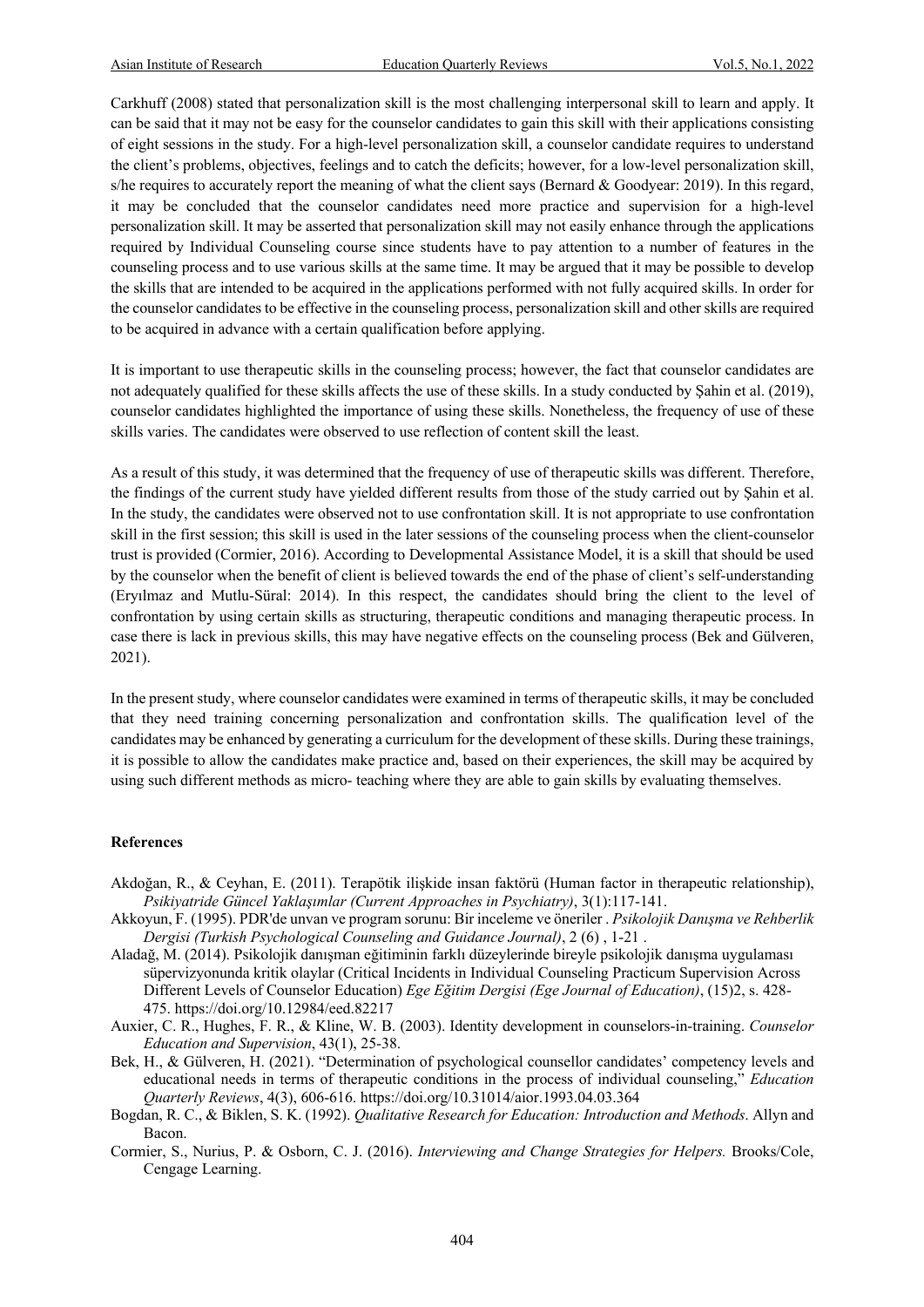- Denizli, S. (2009). Psikolojik danışma süreç ve sonuç araştırmaları kapsamında psikolojik danışma becerileri üzerine bir tarama.( A review on counseling skills based on counseling process and outcome research). *Ege Eğitim Dergisi (Ege Journal of Education)*, 1(10), s.92-113.
- Doğan, S. (1996). Türkiye'de psikolojik danışma ve rehberlik alanında meslek kimliğinin gelişimi ve bazı sorunlar. (The development of professional identity in psychological counseling and guidance field in Turkey and related problems.) Psikolojik Danışma ve Rehberlik Dergisi*, (Turkish Psychological Counseling and Guidance Journal),* 7, 32-44.
- Erkan, S., Çankaya, C.Z., Terzi, Ş., & Özbay, Y. (2011). Üniversite Psikolojik Danışma ve Rehberlik Merkezlerinin İncelenmesi, (An Assessment of University Counseling and Guidance Centers). *Mehmet Akif Ersoy Üniversitesi Eğitim Fakültesi Dergisi*, *(Mehmet Akif Ersoy Journal of Education Faculty),* 1(22), 174- 198
- Eryılmaz, A., & Mutlu-Süral, T. (2014). *Kuramdan Uygulamaya Bireyle Psikolojik Danışma*. Anı Yayıncılık.
- Galport, N., &Azzam, T. (2016). Evaluator training needs and competencies: a gap analysis. *American Journal of Evaluation*, 38(1), p1-21, https://doi.org/10.1177/1098214016643183
- Gysbers, N.C; Henderson, P. (2012). *Developing and managing your school guidance and counseling program.* (5th ed.). American Counseling Association.
- Hewitt, T. W. (2006). *Understanding and Shaping Curriculum: What We Teach and Why*. SAGE Publications, Inc.
- Inskipp, F. (2004). *Skills Training for Counseling*. SAGE Publications.
- İkiz, F. E., & Totan, T. (2014). Etkili psikolojik danışman niteliklerinin değerlendirilmesine ilişkin ölçek geliştirme çalışması. ( A scale developing to assess effective counselor characteristics). *Türk Psikolojik Danışma ve Rehberlik Dergisi*, *(Turkish Psychological Counseling and Guidance Journal)*, 5(42), 269-279.
- Johnson, E., Baker, S. B., Kopala, M., Kiselica, M. S., & Thompson, E. C. (1989). Counseling self‐efficacy and counseling competence in prepracticum training. *Counselor Education and Supervision,* 28(3), 205-218. https://doi.org/10.1002/j.1556-6978.1989.tb01109.x
- Johnston, S. H. (2001). *Therapists' modifications of psychotherapeutic boundaries* [Doctoral dissertation] Columbia University.
- Korkut, F. (2007). Counselor education, program accreditation and counselor credentialing in Turkey. *International Journal for the Advancement of Counseling,* 29, 11. https://doi.org/10.1007/s10447-006-9021- 6
- Korkut, F., & Fatma Mızıkacı, F. (2008). Avrupa Birliği, Bologna süreci ve Türkiye'de psikolojik danışman eğitimi. (European Union, Bologna process and counselor education ın Turkey ) *Kuram ve Uygulamada Eğitim Yönetimi*, (Educational Administration: Theory and Practice), 53(53), 99-122.
- Kuzgun, Y. (2000). *Meslek Danışmanlığı: Uygulamalar – Kuramlar.* Nobel Yayın Dağıtım.
- Lent, R. W., Hill, C. E., & Hoffman, M. A. (2003). Development and validation of the counselor activity selfefficacy scales. *Journal of Counseling Psychology,* 50(1), 97-108. View Article: DOI: 10.1037/0022- 0167.50.1.97
- Meydan, B. (2014). Psikolojik danışman adaylarına psikolojik danışma becerilerinin kazandırılması: karşılaştırmalı bir inceleme (Teaching counseling skills to counselor trainees: a comparative study). *Hacettepe Üniversitesi Eğitim Fakültesi Dergisi (Hacettepe University Journal of Education)*, 29(3), s.110- 123.
- Meydan, B. (2015). Psikolojik danışman adaylarının içerik yansıtma ve duygu yansıtma becerilerine ilişkin yeterlik düzeylerinin incelenmesi (The examination of competency level of counselor trainees in reflection of content and reflection of feeling skills). *Hacettepe Üniversitesi Eğitim Fakültesi Dergisi (Hacettepe University Journal of Education)*, 30(4), 1-15.
- Owens, D., Pernice-Duca, F., & Thomas, D. (2009). Post-training needs of urban high school counselors: Implications for counselor training programs. *Journal of School Counseling*, 7(17), 1–21.
- Özgüven, İ. E. (1990). Ülkemizde psikolojik danışma ve rehberlik faaliyetlerinin dünü ve bugünü. Psikolojik Danışma ve Rehberlik Dergisi*, (Turkish Psychological Counseling and Guidance Journal),* 1(1), 4-15.
- Özyürek, R., (2009). Okullarda psikolojik danışma ve rehberlik uygulamaları ve öğrencilere sağlanan süpervizyon olanakları: Ulusal bir tarama çalışması (The supervision opportunities for practicum students of school counseling provided to trainees in Turkish universities: a national survey), *Türk Psikolojik Danışma ve Rehberlik Dergisi (Turkish Psychological Counseling and Guidance Journal)*, 4 (32), 54-63.
- Sanberk, I. (2016). Investigation and classification of personal constructs representing ideal counselor from insider perspective. *Journal of Education and Training Studies*, 4(8), 56-64. https://doi.org/10.11114/jets.v4i8.1543
- Silverman, D. (2001). *Interpreting Qualitative Data: Methods for Analyzing Talk, Text and Interaction*. SAGE Publication.
- Sönmez, V., Alacapınar, F.G., Zeybek, G. & Yıldızlı, H. (2019). *Eğitimde Örnekleriyle Gereksinim Analizi.* Anı Yayınları.